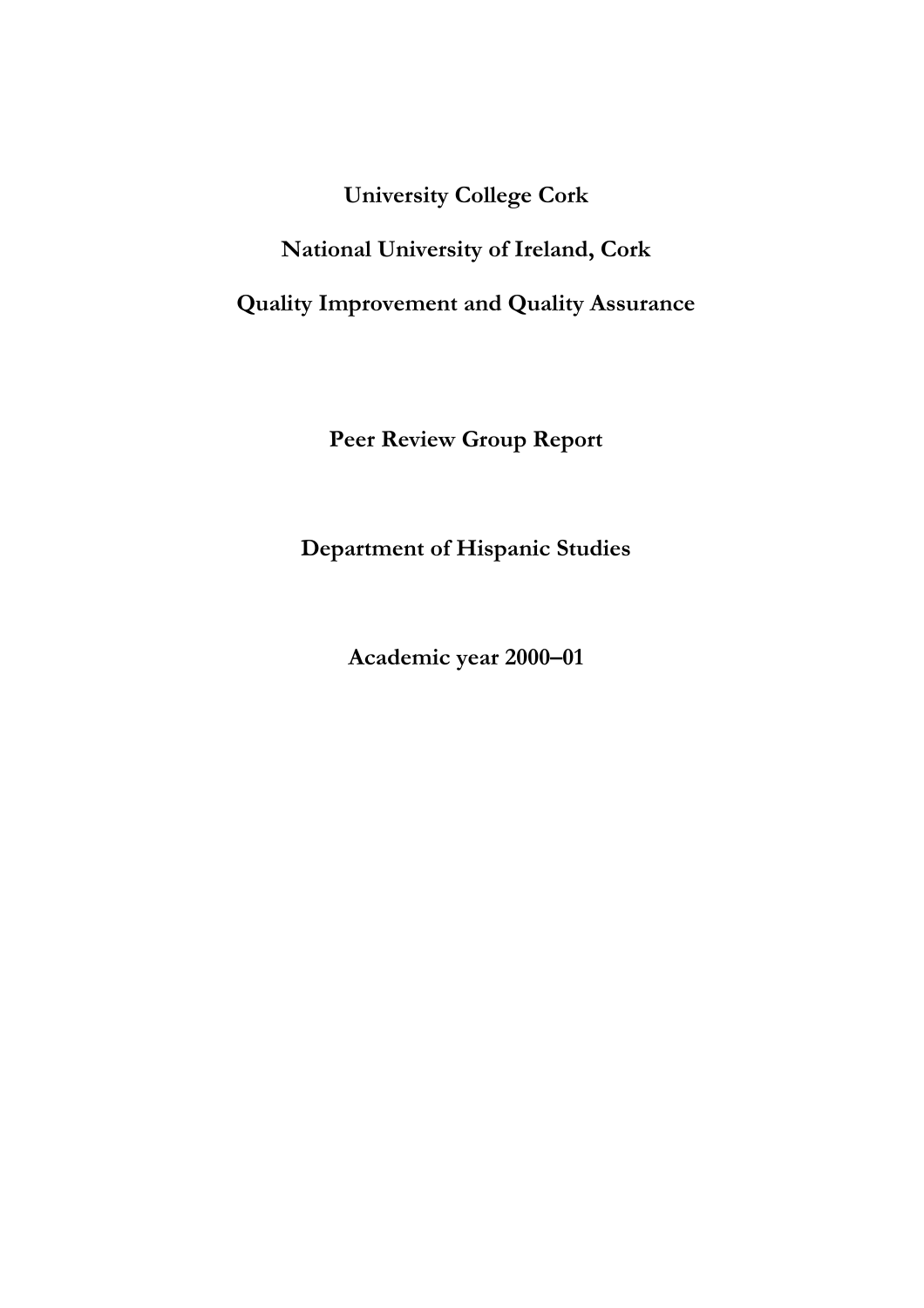# **Members of the Peer Review Group**

# Dr Ciaran Cosgrove, Department of Spanish & Portuguese, Trinity College Dublin

Professor Patrick O'Donovan, Department of French, UCC

Professor Inés Praga Terente, Departmento de Filologia Inglesa, Universidad de Burgos, Espana

Professor Eduardo Saccone, Department of Italian, UCC

## **1. Timetable of the site visit**

## **Monday 26 February**

- 18.00–19.30 Meeting of members of the Peer Review Group; briefing by Director of Quality Promotion Unit, Dr. N. Ryan. 20.00 Dinner for members of the Peer Review Group, Head of Department and
- Departmental Co-ordinating Committee.

## **Tuesday 27 February**

| $08.30 - 09.00$ | Convening of Peer Review Group in Room 151, Department of Hispanic         |
|-----------------|----------------------------------------------------------------------------|
|                 | Studies, O'Rahilly Building, UCC                                           |
| $09.00 - 13.00$ | Consideration of Self-Assessment Report and other inputs along with all    |
|                 | department staff, including administrative and support staff.              |
|                 | Venue for session: Room 124, O'Rahilly Building, UCC                       |
|                 | Approximate schedule for the session:                                      |
|                 | 10.00-10.30 meeting with Professor D. Mackenzie, Head of Department;       |
|                 | $10.30 - 12.00$ meeting with all staff;                                    |
|                 | 12.00–13.00 meetings with individual members of staff                      |
| 13.00–14.00     | Working lunch in Room 151                                                  |
| $14.00 - 14.30$ | Meeting with Professor Aidan Moran, Registrar & Vice-President for         |
|                 | Academic Affairs, and member of the University Executive Management        |
|                 | Group                                                                      |
| 14.30–14.45     | Visit to core facilities of Department                                     |
| 14.45–17.00     | Meetings with representative selections of students - undergraduates and   |
| postgraduates.  |                                                                            |
| 17.00–17.30     | Meeting with Professor Terence O'Reilly (Director of Research)             |
| $17.30 - 18.30$ | Meeting of Peer Review Group to identify remaining aspects to be clarified |
|                 | and to finalise tasks for Wednesday 28 February                            |
| 19.30           | Working private dinner for members for the Peer Review Group               |

# **Wednesday 28 February**

| 08.30–08.45 Convening of Peer Review Group in Room 151, Department of Hispanic       |
|--------------------------------------------------------------------------------------|
| Studies, O'Rahilly Building, UCC                                                     |
| 08.45, 00.15 Meeting with Drofessor R. Hervey Vice Dresident for Research Dolicy and |

08.45–09.15 Meeting with Professor B. Harvey, Vice-President for Research Policy and Support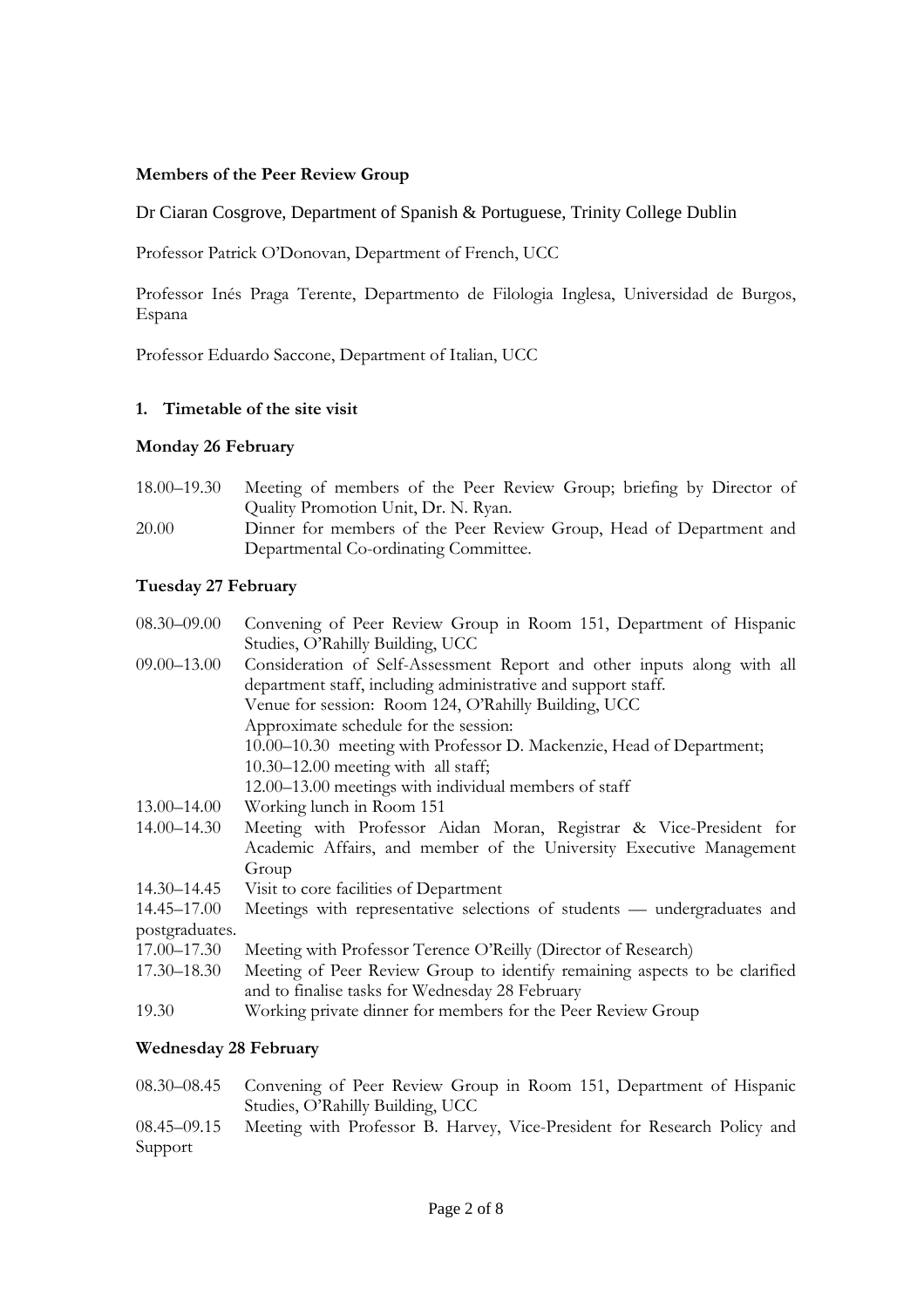| $09.15 - 09.45$ | Meeting with Professor P. Woodman, Dean of Arts                             |
|-----------------|-----------------------------------------------------------------------------|
| $10.00 - 11.00$ | Visits to Boole Library — Margot Conrick, Head of Information Services, and |
|                 | Joseph Murphy (Arts and Multimedia section)                                 |
| $11.00 - 11.30$ | Coffee/Tea                                                                  |
| $12.00 - 13.00$ | Meeting with members of the Department to clarify aspects of teaching and   |
|                 | learning in the light of discussions to date and meetings with students     |
| 13.00–14.00     | Working lunch                                                               |
| $14.00 - 15.00$ | Preparation of first draft of final report                                  |
| $15.00 - 15.30$ | Meeting with Mr Stephen Boyd (Departmental library representative)          |
| 15.30–17.00     | Preparation of draft of final report                                        |
| 17.00-17.30     | Exit presentation                                                           |
| 19.00           | Working private dinner for members of the Peer Review Group to complete     |
|                 | drafting of report                                                          |

The timetable for the visit was on the whole satisfactory.

## **2. Peer review**

## **Methodology**

Responsibility for the conduct of the review and for the preparation of the report was shared between members of the group, with responsibility for research being assigned in particular to the external members of the group. Our recommendations below are printed in bold.

## **Self-assessment report**

The self-assessment report, which was largely prepared in accordance with the guidelines published by the Quality Promotion Unit, gave a comprehensive account of the Department's work. The Department's plans for the future development of teaching and research emerged in the course of discussions with the peer review group. The self-assessment report included the *Handbook 2000–2001* issued by the Department; for the purposes of the peer review group's report, the *Handbook* should be considered to form part of the self-assessment report. We considered the *Handbook* to be a well-written and well-presented document which serves a valuable purpose in guiding and contextualizing students' work.

# **3. Findings of the Peer Review Group**

## **Department details**

The report gives a clear account of the work of individual members and of the main resources on which the Department can draw. We note that the age distribution of members of staff is distributed reasonably evenly. With reference to the *Handbook*, we found the statement of the Department's aims and objectives to be comprehensive and clear-cut (see p. 4). On the evidence of the various materials we saw, our discussions with staff, and our consultations with students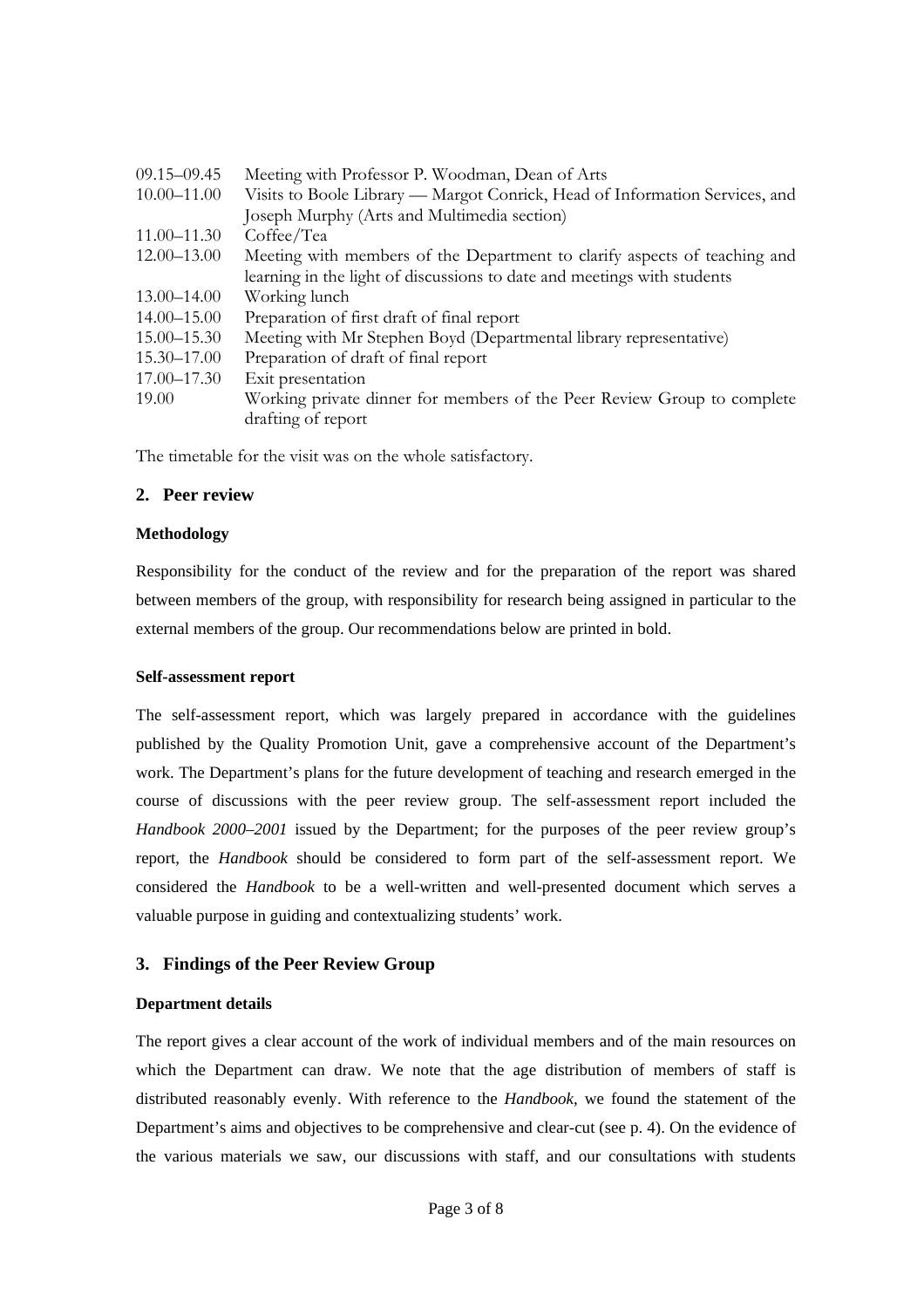(undergraduate and postgraduate), we found that the Department is working well to fulfil its aims and objectives. In particular, we found clear evidence of general satisfaction on the part of students with the Department's teaching. The objectives of the Department are highly ambitious (ranging, as they do, over the languages and cultures of the Iberian peninsula and of Latin America) and they can only be sustained on the basis of a high level of commitment on the part of members of staff.

#### **Department organisation and planning**

We noted the regularity of departmental meetings (p. 71) and the importance that the Department attaches to its annual course review (see p. 77).

We noted that in the University in general the process of change needed to be more effectively coordinated with decisions regarding budgetting and the allocation of resources: in a number of cases, we noted that academic or administrative initiatives (whether undertaken within the Department or as a result of a decision within the University) could lead to notable increases in workload and to difficulties in dealing with tasks efficiently. In our discussions with members of the Department and with University officers, we could see that the process of devolution of decision-making is under way and that real efforts are being made to facilitate the work of individuals (e.g. in research); **we concluded none the less that the process of devolution could both be made more efficient and be further clarified in its implications for academic developments**.

We noted that individual members of staff have specific areas of responsibility (see p. 71) and we found that on the whole these arrangements are effective.

**We recommend that the schedule for staff–student consultation meetings be maintained at a rate of one meeting per period of teaching** (see p. 75). We also noted that the students commended very favourably on the accessibility of members of staff and on the friendly and encouraging atmosphere that characterizes the Department.

#### **Teaching and learning**

We comment globally on teaching and learning below. In particular, we found that the Department is working effectively to assist students in the development of transferable skills (see *Handbook*, p. 5). We found that the arrangements for the monitoring of module content and for course review to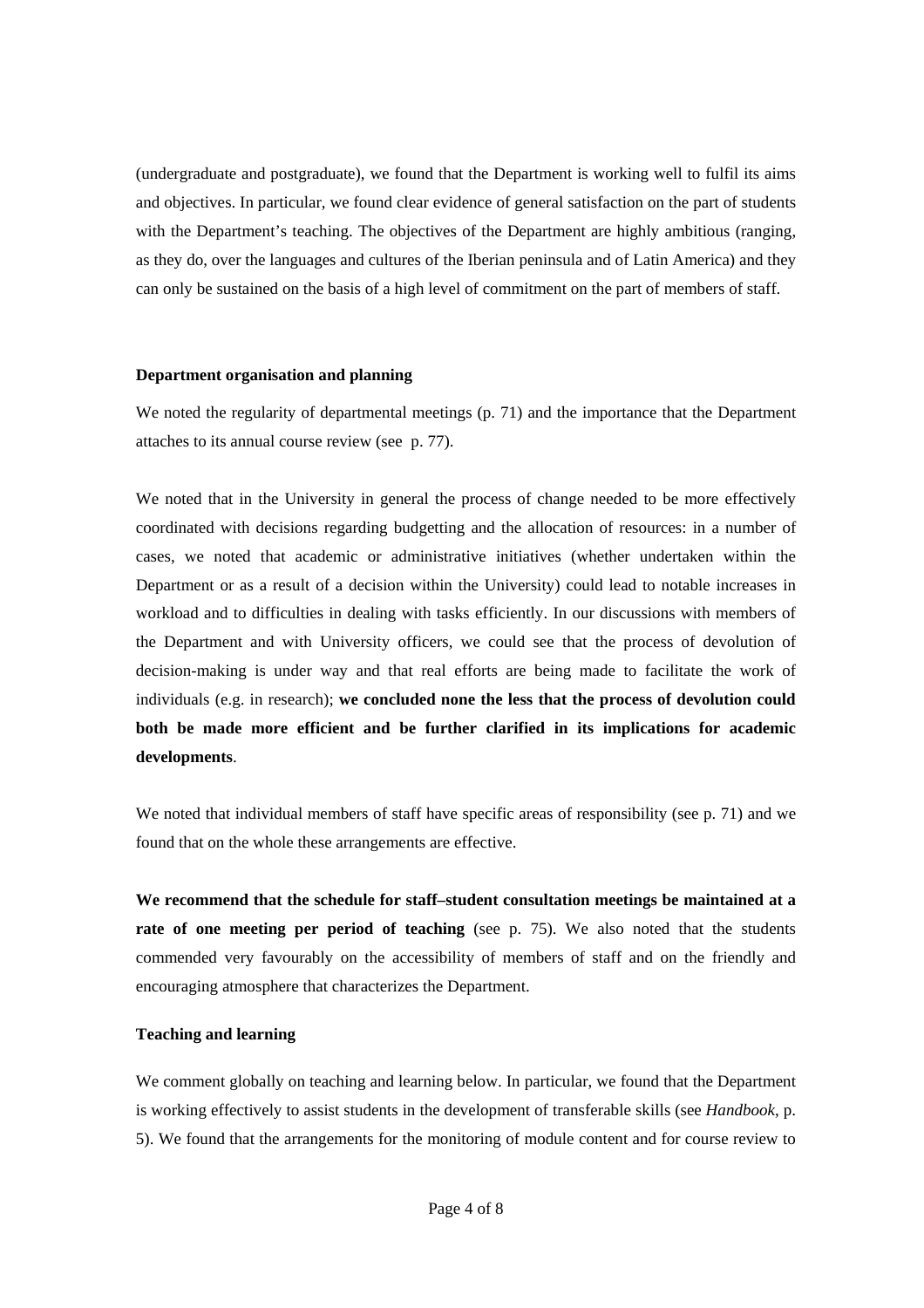be effective. The arrangements for the preparation of the year abroad, and the conduct of the year abroad itself, were reported by the students with whom we consulted to be satisfactory and we concluded that the year abroad makes a highly important contribution to the education of the students who avail of it. **We recommend that the questionnaires used by the Department to canvas student opinion on teaching be expanded**, so as to allow scope for more detailed feedback and for the provision of information on more specific points in the delivery of teaching (see pp. 79 ff.). We noted that the self-assessment report contained detailed individual selfappraisals and we can see that these contain developments that could usefully be implemented (pp. 87–93).

We found that the Department made a coherent case for its participation in the B.Comm. European (or indeed any collaboration with business departments along these lines) as a rational extension of its present range of academic activities. While we acknowledge that the provision of expertise in areas of specialization needed to strengthen this degree may be costly, **we recommend that the University addresses at an early date the question of the further resources required by the Department to participate in this degree.** 

We noted that the Department would wish to boost postgraduate recruitment, particularly at Ph.D. level. We found in our discussions with postgraduate students that the newly developed one-year M.A. programme was seen to be satisfactory and that the efforts to develop an effective learning environment and to maintain good completion rates (see pp. 159–66) were commendable; these should provide an effective basis for Ph.D. recruitment. We noted that the Department would wish to dedicate resources to Ph.D. recruitment in specific areas of the subject and **we recommend that, in addition to the use of its own postgraduate awards allocation for this purpose, the Department should also seek to avail of opportunities provided by the Government of Ireland Scholarships and the Programme for Research in Third-Level Institutions**. We noted that in the current year there is an uneven distribution of M.A. dissertation projects among members of staff and, bearing in mind that the M.A. has a quota of fifteen, **we recommend that arrangements for postgraduate supervision be kept under close review.** 

#### **Research and scholarly activity**

The self-assessment report provides clear evidence of a lively research culture and we concluded that the various initiatives developed in recent years for the promotion of research provided effective encouragement for the realization of research projects (individual or collaborative). We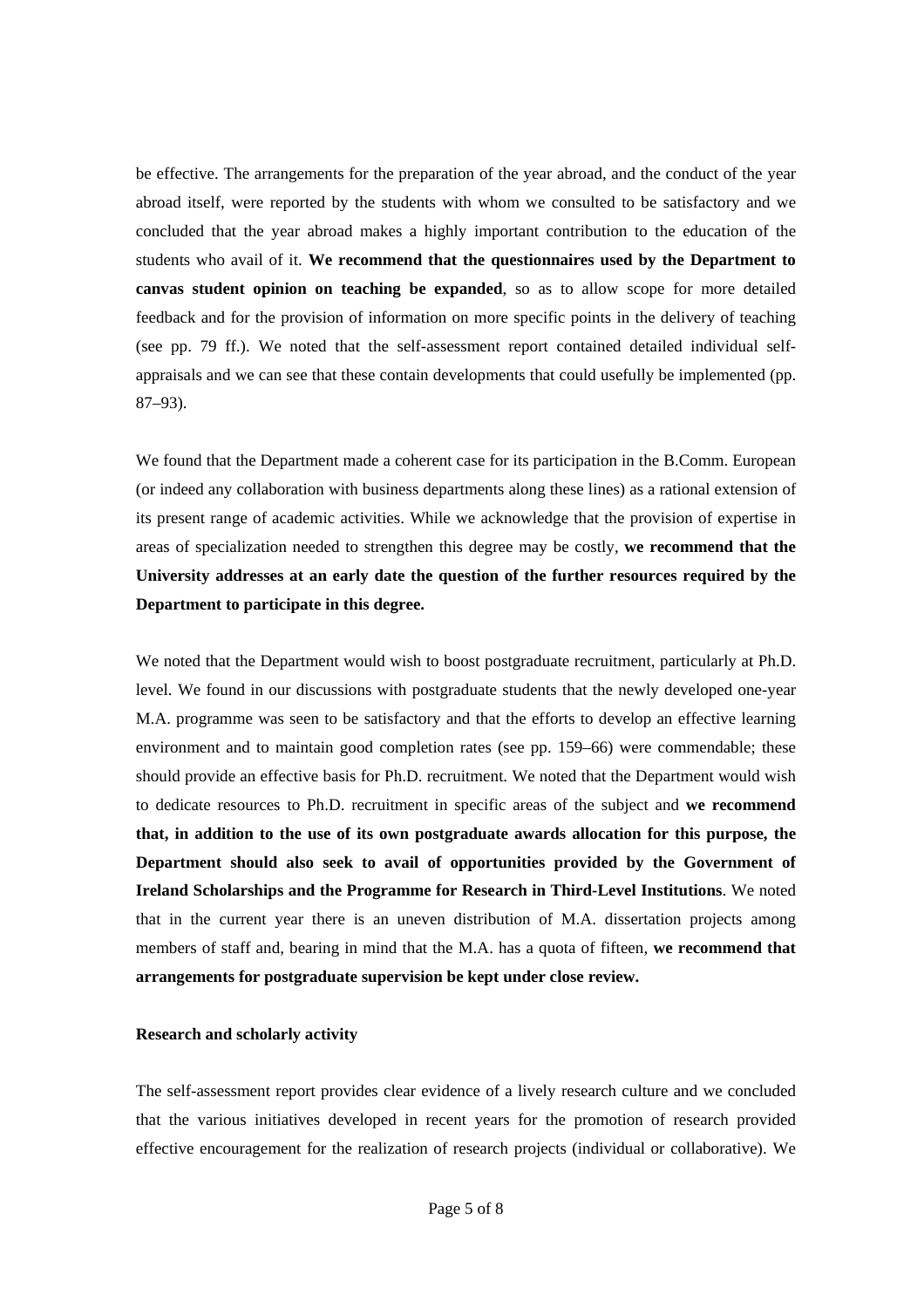also found clear evidence of individual research achievement and expect that the emphasis placed on research in the Department will lead to continued and perhaps enhanced research productivity. We noted that the Centre for Mexican Studies plays an important role in the Department's research and cultural promotion and that the Department envisages collaborating in the development of other research centres on an interdisciplinary basis.

#### **Staff development**

We noted the work done in this area and the importance that is placed on research for the development of the discipline and of the Department.

#### **External relations**

The commitment of the Department to maintain active working relations with academic and cultural agencies in the hispanophone and lusophone world is commendable and it strongly favours undergraduate education (e.g. through the funding of language teaching posts). We noted the important work the Department does in promoting an interest in hispanophone and lusophone culture.

#### **Support services**

The Department comments on the whole favourably on the role of support services (see p. 184). **In the course of our discussions with members of staff, we concluded that specific support initiatives (e.g. Syllable Plus) might have benefited from greater coordination and, above all, from more detailed advanced planning. We found that online access on the part of the Department to the student records database (via ITS) could be considerably improved**. While members of the Department commented favourably on the co-operative and helpful disposition of the range of support services in the University, **we found that more could be done to** *anticipate* **the support needs of academic departments**, particularly in cases where department are called upon to participate in substantial administrative projects. We noted also that the **cleaning of the O'Rahilly Building (first floor) could be considerably improved**.

We noted that, while **the Library** adequately met the needs of undergraduate teaching, it **stood in need of development as a research resource** (we noted also that the University has identified this need as a strategic priority). We noted that the Department will in the near future proceed to make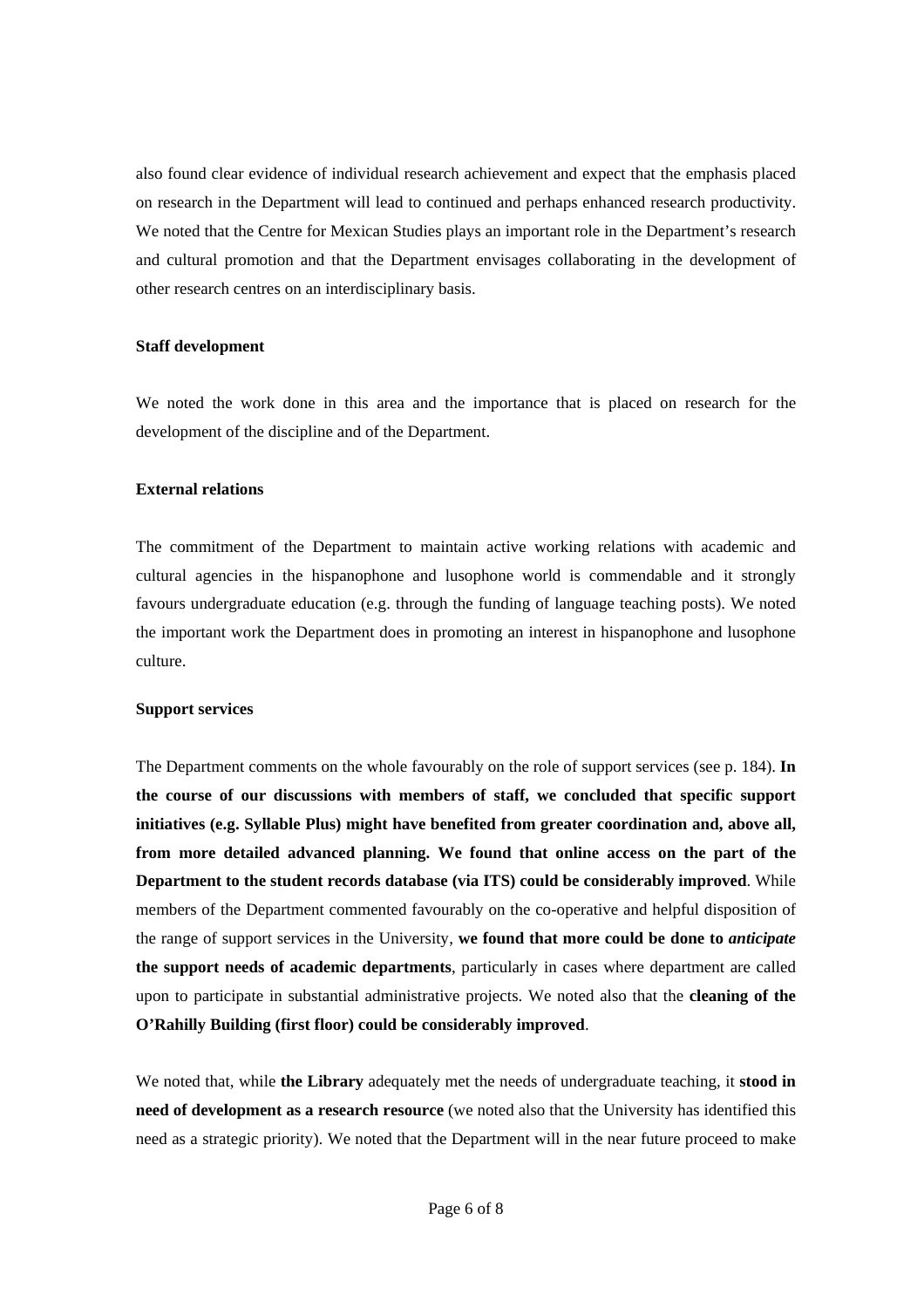recommendations for renewal of reference holdings in Spanish in the Library and **we recommend that representatives of the Department and the Library meet so as to identify ways in which teaching and learning could be more effectively supported** (e.g. with reference to continuing security problems and loss of materials, the ratio of seating spaces to shelving, and the role of the Library in developing more effective collection development policies (we noted that by comparison to other academic and research libraries this role could be considerably strengthened)).

# **Departmental co-ordinating committee and methodology employed in the preparation of the self-assessment report**

We have no comments to make on this point.

## **4. Overall analysis**

The Department of Hispanic Studies engages in teaching and research in a number of major languages and cultures; this work is clearly indispensable to the university of today and the Department has good foundations on which to develop this central role. We found that the Department's mission and role were clearly understood and supported by officers of the University.

We noted that the Department had in recent years extensively revised its undergraduate and postgraduate curriculum (see p. 1) and that the first cohort to follow the undergraduate programme has yet to graduate. We noted none the less that the organization of teaching at undergraduate and postgraduate level was well regarded by the students with whom we consulted. What characterizes the programme most visibly is an impressive commitment to the linguistic and cultural plurality of the Iberian peninsula and of Latin America. At the same time, the Department maintains a robust commitment to canonical features of medieval and early modern Hispanic culture. In brief, the Department's commitment to Hispanic studies in their totality is commendable. We discussed the recent curricular changes at length and concluded that they represented a considered programme of development and that they were in various ways favourable to the integration of teaching and research (e.g. through the provision of small-group teaching and the development of specialized modules in the final undergraduate year). **We recommend that the Department fixes a date for the review of the undergraduate programme in the light of completed student cycles**. **We recommend also that language teaching should be kept under review**. **We concluded that the role of the Language Centre in supporting the teaching of the Department would be**